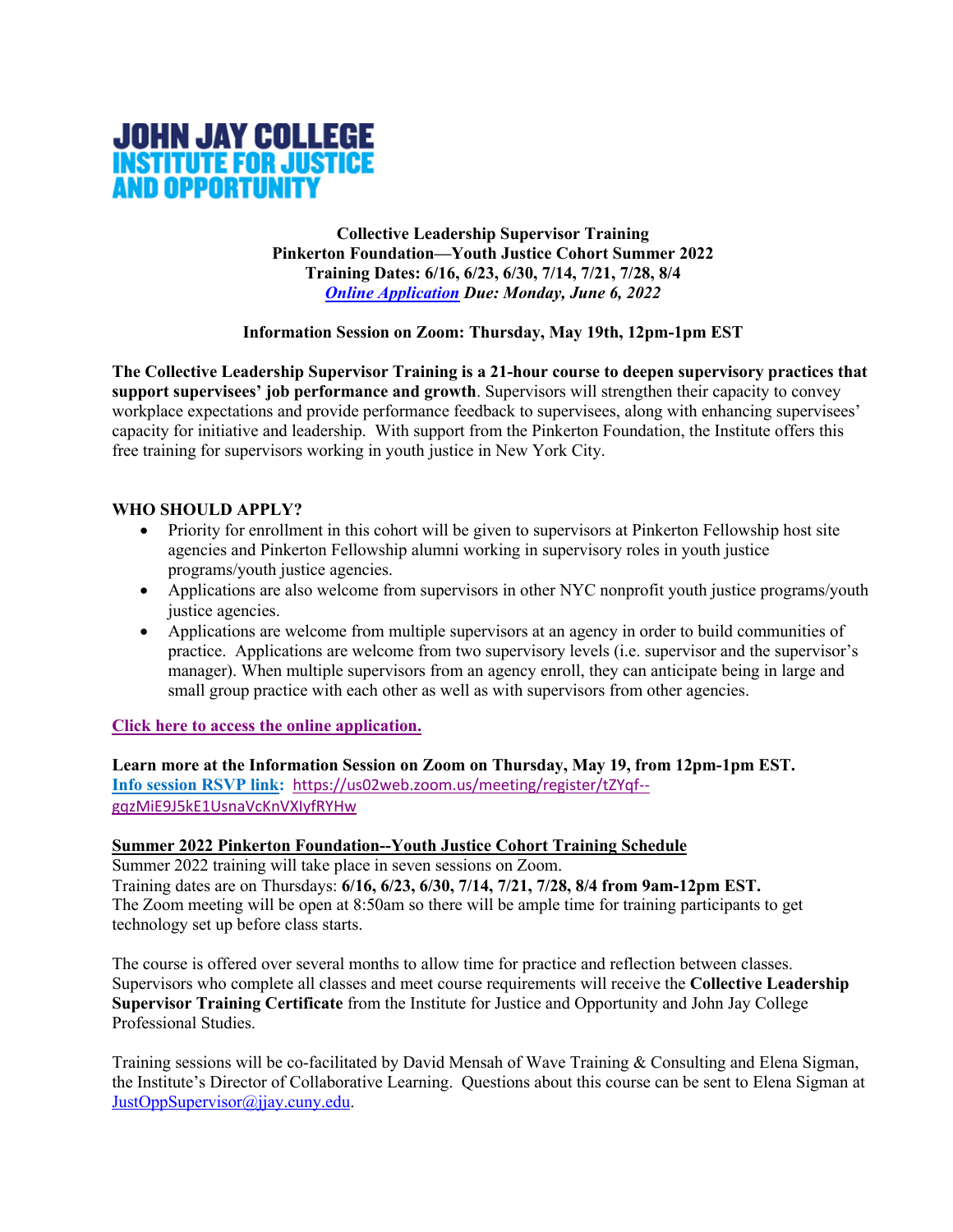# **Course Requirements**

Requirements are for supervisors to attend and participate actively with camera on in all scheduled Zoom training sessions, read assigned articles, practice skills at work between sessions, and prepare two brief reflection assignments (in writing or presented in class) demonstrating practice of skills at work.

### **Applicant Requirements**

- § Submit online application by **Monday, June 6, 2022 at 11:59 pm**
- § Be 18+
- Have current supervisory responsibility for staff and/or interns
- Commit to completing the entire 21-hour training
- § Commit to reading selected articles ahead of sessions
- § Commit to practicing skills between sessions and writing two brief journal assignments (these are onepage reflections about skill practice at work)
- Have tech skills and equipment, including camera, to participate in remote training
- § Work in NYC

### **Learning Objectives for Supervisors**

- 1. **Coaching and Giving Feedback:** strengthen supervisory skills including relationship building, listening, coaching, and giving effective feedback.
- 2. **Initiative, Accountability and Leadership:** increase capacity to foster supervisees' initiative, self-accountability and practical leadership regardless of their level of authority.
- 3. **Self-Reflection and Asking for Feedback:** refine the use of supervision practices to assess the supervisor's own effectiveness and close the gap between supervisory intention and the actual impact of supervisory intervention on those supervised.
- 4. **Supervision and Trauma-Informed Best Practices:** strengthen the fundamental supervisory practices to work with all employees, including those impacted by trauma.

The course is offered over several months in order to allow time for practice and reflection between training sessions. Supervisors are expected to report back to the class on successes/challenges in their efforts to practice the skills learned and to receive additional training and coaching in order to improve on the results that are inconsistent with their expectations. Training content supports participating supervisors to increase their professional capacity in the following areas:

| <b>Collective Leadership</b>                                          | Build and sustain effective supervisory relationships with staff (supervisees).                                                                                                                                                                                            |
|-----------------------------------------------------------------------|----------------------------------------------------------------------------------------------------------------------------------------------------------------------------------------------------------------------------------------------------------------------------|
|                                                                       | Build and sustain the effective practice of independence and initiative in staff.                                                                                                                                                                                          |
|                                                                       | Learn responsibility-based communication focused on how this communication lands.                                                                                                                                                                                          |
|                                                                       | Learn acknowledgement & recognition practices to foster and sustain leadership.                                                                                                                                                                                            |
| Communication                                                         | Learn leadership and supervision coaching and the essential practice of identifying issues, barriers and<br>internal actions to resolve those issues.                                                                                                                      |
|                                                                       | Learn best practices to provide feedback that is valued and appreciated as a consistent contribution<br>regardless of content.                                                                                                                                             |
|                                                                       | Learn how to provide trauma-informed supervision for populations impacted by trauma without<br>diagnosing or providing treatment.                                                                                                                                          |
| <b>Organizational Culture &amp;</b><br><b>Professional Boundaries</b> | Learn to read and interpret otherwise invisible organizational culture systems so as to effectively<br>supervise within these systems, as well as challenge these systems to expand in order to support a<br>more equitable diversity of staff, management and leadership. |
|                                                                       | Learn the role that effective professional boundaries play in a healthy organizational culture and then<br>model and supervise staff to develop and maintain healthy and effective (not rigid) boundaries.                                                                 |